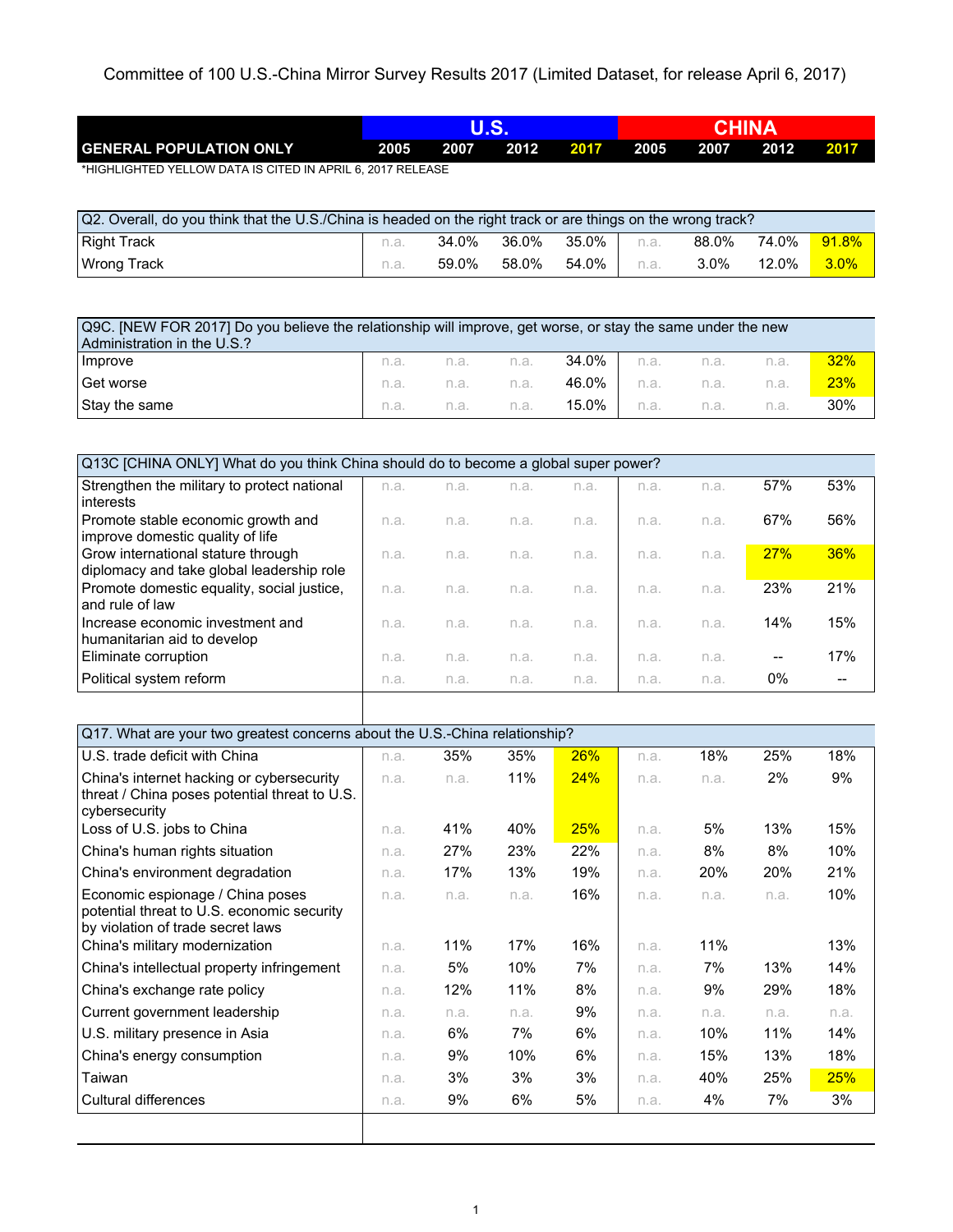## Committee of 100 U.S.-China Mirror Survey Results 2017 (Limited Dataset, for release April 6, 2017)

|                                                                                                  |      | <b>U.S.</b> |       | <b>CHINA</b> |      |      |      |      |
|--------------------------------------------------------------------------------------------------|------|-------------|-------|--------------|------|------|------|------|
| <b>GENERAL POPULATION ONLY</b>                                                                   | 2005 | 2007        | 2012  | 2017         | 2005 | 2007 | 2012 | 2017 |
| Q18. In what two areas do you think that the U.S. and China would benefit from working together? |      |             |       |              |      |      |      |      |
| Trade                                                                                            | n.a. | 71%         | 35%   | <b>38%</b>   | n.a. | 55%  | 51%  | 41%  |
| Global financial stability                                                                       | n.a. | n.a.        | 34%   | 36%          | n.a. | n.a. | 16%  | 22%  |
| Environment                                                                                      | n.a. | 13%         | 16%   | <b>25%</b>   | n.a. | 24%  | 27%  | 32%  |
| Security in the Asian-Pacific region                                                             | n.a. | 13%         | 13%   | 17%          | n.a. | 11%  | 10%  | 15%  |
| Nuclear non-proliferation                                                                        | n.a. | 11%         | 21%   | 15%          | n.a. | 10%  | 10%  | 13%  |
| Anti-terrorism                                                                                   | n.a. | 11%         | 15%   | 18%          | n.a. | 12%  | 13%  | 13%  |
| Energy                                                                                           | n.a. | 16%         | 15%   | 11%          | n.a. | 24%  | 23%  | 20%  |
| Education reform                                                                                 | n.a. | n.a.        | 14%   | 13%          | n.a. | n.a. | 7%   | 7%   |
| Space exploration                                                                                | n.a. | n.a.        | 5%    | 9%           | n.a. | n.a. | 6%   | 7%   |
| Public health                                                                                    | n.a. | 7%          | 13%   | 7%           | n.a. | 6%   | 10%  | 9%   |
| China's domestic stability                                                                       | n.a. | 20%         | 7%    | 5%           | n.a. | 9%   | 11%  | 9%   |
| None, the U.S. and China have no common                                                          | n.a. | 5%          | $1\%$ | $2\%$        | n.a. | n.a. | 7%   | 1%   |
| Other                                                                                            | n.a. | $1\%$       | 4%    | $1\%$        | n.a. | 7%   | n.a. | n.a. |
|                                                                                                  |      |             |       |              |      |      |      |      |

|                                                  | Q19. What are the two most likely sources of conflict between the U.S. and China in the near future? |       |       |       |      |      |      |       |  |
|--------------------------------------------------|------------------------------------------------------------------------------------------------------|-------|-------|-------|------|------|------|-------|--|
| Industrial espionage/Cybersecurity               | n.a.                                                                                                 | n.a.  | 28%   | 36%   | n.a. | n.a. | 6%   | 6%    |  |
| China's territorial disputes with neighboring of | n.a.                                                                                                 | n.a.  | n.a.  | 30%   | n.a. | n.a. | n.a. | 26%   |  |
| Trade                                            | n.a.                                                                                                 | 37%   | 36%   | 31%   | n.a. | 15%  | 17%  | 15%   |  |
| Human rights                                     | n.a.                                                                                                 | 26%   | 28%   | 20%   | n.a. | 21%  | 21%  | 17%   |  |
| US military presence in the Asia-Pacific region  | n.a.                                                                                                 | 16%   | 20%   | 19%   | n.a. | 17%  | 33%  | 32%   |  |
| Nuclear non-proliferation                        | n.a.                                                                                                 | n.a.  | 17%   | 15%   | n.a. | n.a. | n.a. | 5%    |  |
| Taiwan                                           | n.a.                                                                                                 | 15%   | 10%   | 9%    | n.a. | 54%  | 49%  | 37%   |  |
| Intellectual property rights                     | n.a.                                                                                                 | 7%    | 13%   | 10%   | n.a. | 8%   | 11%  | 8%    |  |
| Energy                                           | n.a.                                                                                                 | 26%   | 12%   | 7%    | n.a. | 10%  | 10%  | 11%   |  |
| Anti-terrorism                                   | n.a.                                                                                                 | 6%    | 10%   | 8%    | n.a. | 7%   | 7%   | 7%    |  |
| China's current policy                           | n.a.                                                                                                 | n.a.  | 8%    | 5%    | n.a. | n.a. | n.a. | n.a.  |  |
| Tibet                                            | n.a.                                                                                                 | $2\%$ | 3%    | 2%    | n.a. | 6%   | 19%  | 12%   |  |
| None, the U.S. and China are unlikely to hay     | n.a.                                                                                                 | n.a.  | $1\%$ | $1\%$ | n.a. | n.a. | n.a. | $1\%$ |  |
| Other                                            | n.a.                                                                                                 | 2%    | 6%    | 3%    | n.a. | 7%   | n.a. | 0%    |  |
| US Anti-Missile Defense System                   | n.a.                                                                                                 | 22%   | n.a.  | n.a.  | n.a. | 7%   | 8%   | 9%    |  |

| Q21C. [NEW U.S. ONLY] How important is China in the U.S. efforts to deter nuclear proliferation in North Korea? READ<br>ILIST |      |      |      |     |      |      |      |      |
|-------------------------------------------------------------------------------------------------------------------------------|------|------|------|-----|------|------|------|------|
| Very important                                                                                                                | n.a. | n.a. | n.a. | 66% | n.a. | n.a. | n.a. | n.a. |
| Somewhat important                                                                                                            | n.a. | n.a. | n.a. | 25% | n.a. | n.a. | n.a. | n.a. |
| Not that important                                                                                                            | n.a. | n.a. | n.a. | 4%  | n.a. | n.a. | n.a. | n.a. |
| Not at all important                                                                                                          | n.a. | n.a. | n.a. | 3%  | n.a. | n.a. | n.a. | n.a. |

| Q.21C [NEW CHINA ONLY] How important is US and China cooperation in reducing tensions on the Korean Peninsula? |      |      |      |      |      |      |      |     |
|----------------------------------------------------------------------------------------------------------------|------|------|------|------|------|------|------|-----|
| Very important                                                                                                 | n.a. | n.a. | n.a. | n.a. | n.a. | n.a. | n.a. | 22% |
| Somewhat important                                                                                             | n.a. | n.a. | n.a. | n.a. | n.a. | n.a. | n.a. | 52% |
| Not that important                                                                                             | n.a. | n.a. | n.a. | n.a. | n.a. | n.a. | n.a. | 12% |
| Not at all important                                                                                           | n.a. | n.a. | n.a. | n.a. | n.a. | n.a. | n.a. | 4%  |
| Not sure                                                                                                       | n.a. | n.a. | n.a. | n.a. | n.a. | n.a. | n.a. | 11% |